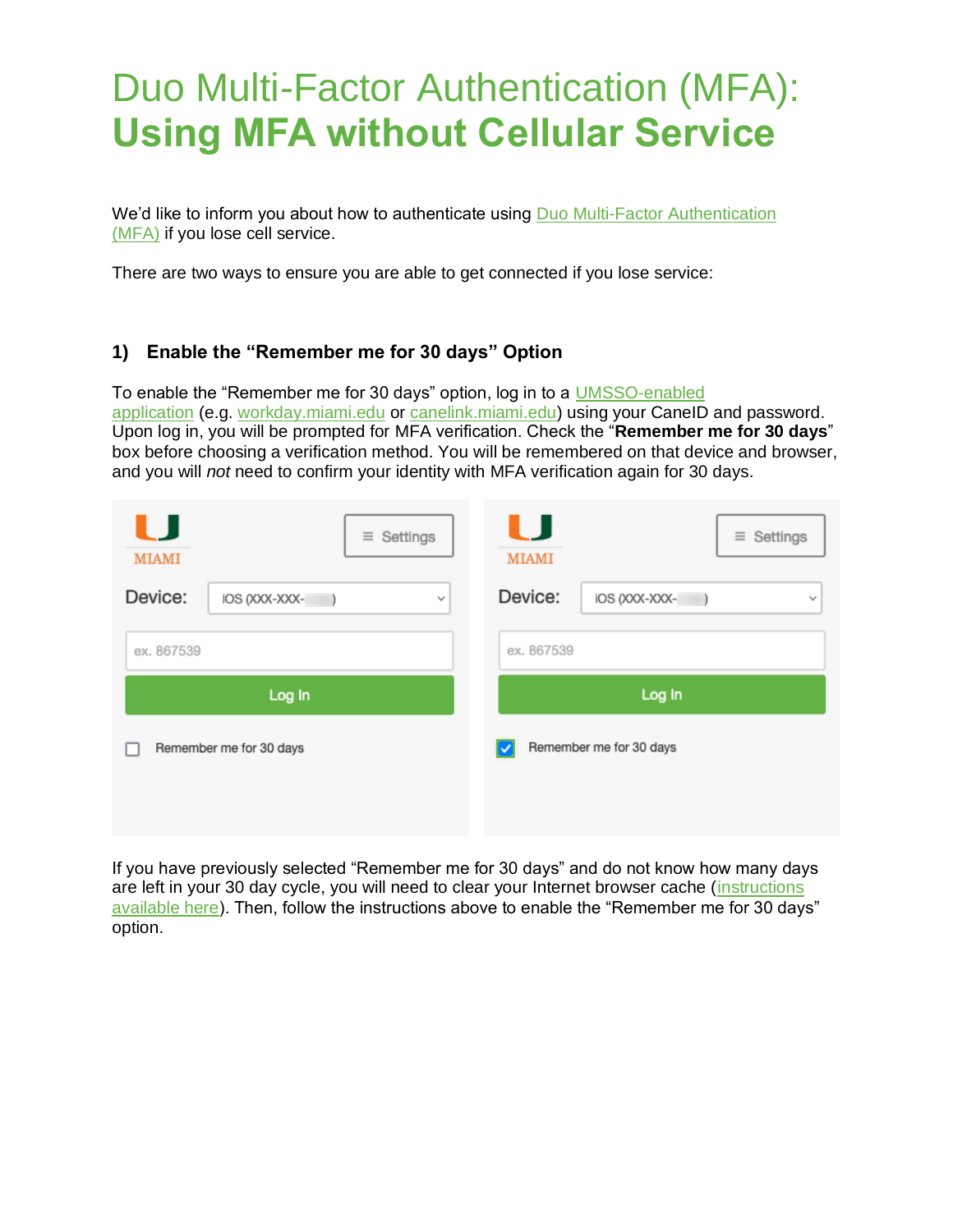## **2) Generate a Passcode via the Duo Mobile App**

Generating a passcode using the Duo mobile app is the default authentication option.

| <b>MIAMI</b>                                |                                            | $\equiv$ Settings |  |
|---------------------------------------------|--------------------------------------------|-------------------|--|
| Device:                                     | IOS (XXX-XXX-                              |                   |  |
| ex. 867539                                  |                                            |                   |  |
| Log In                                      |                                            |                   |  |
| Remember me for 30 days                     |                                            |                   |  |
| Enter a passcode from Duo Mobile or a text. |                                            |                   |  |
|                                             | <b>Dismiss</b><br><b>Text me new codes</b> |                   |  |

Open the Duo mobile app on your device and tap **Show** to the right of *Passcode* to generate a six-digit passcode.

| DUO                                                        |                 | Ξ            | ∋u¢                                                |
|------------------------------------------------------------|-----------------|--------------|----------------------------------------------------|
| <b>Accounts</b>                                            | Add $\bigoplus$ | Accounts     |                                                    |
| U                                                          |                 | . .          |                                                    |
| <b>MIAMI</b><br>University of Miami<br>University of Miami |                 | <b>MIAMI</b> | University of Miami<br>University of Miami         |
| Passcode                                                   | Show            |              | Passcode 952 952                                   |
|                                                            |                 |              | <b>C</b> Refresh Passcode                          |
|                                                            |                 |              | Note:<br>The passcode above<br>is an example only. |